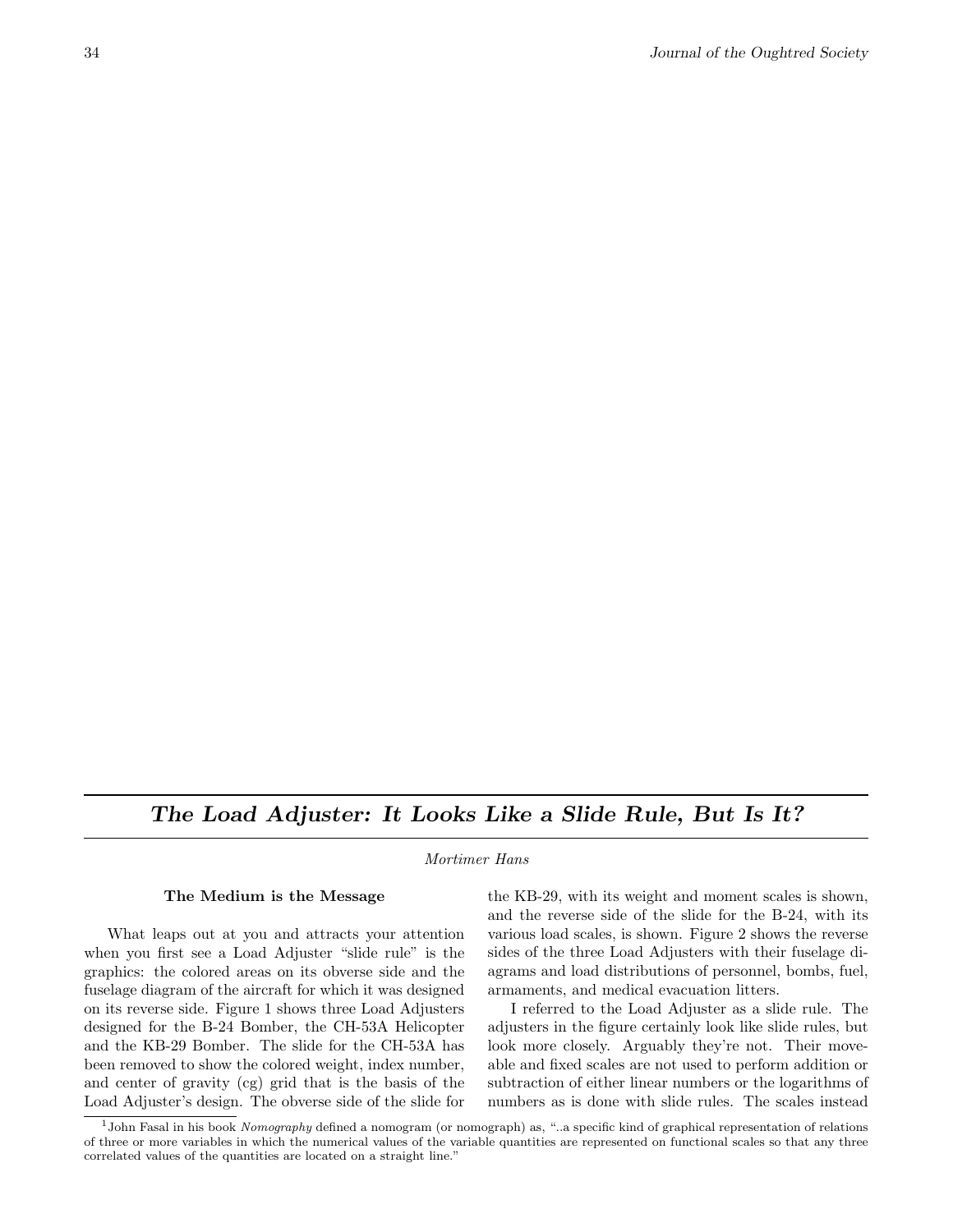function like those on a nomograph<sup>1</sup> designed numerically to solve a specific equation. Later in the article, when the Load Adjuster's principle of operation is discussed, this difference will become more apparent.

## Weights and Balances

The weight and balance of an aircraft are two of the most important factors affecting the safety of flight. An overweight aircraft or one whose weights are so distributed that its cg is outside allowable limits is both dangerous and inefficient to fly. Different aircraft types have different load requirements. Whereas military aircraft must be highly maneuverable and extremely sturdy, depending upon their mission, transport aircraft must carry large loads of passengers and cargo over great distances at high speeds and minimum costs.

The manufacturer provides the "empty weight" cg (the location along the longitudinal axis of the aircraft where its weight is assumed to be concentrated). The change in the cg at takeoff must be calculated based on the load distribution, taking into account the weight and location of passengers, cargo, fuel, (bombs, armament, missiles, troops and mission-related equipment for military aircraft) and any other changes to the empty weight due to equipment or configuration changes. During a flight, fuel is consumed and its contribution to the total weight decreases. In the case of military aircraft, their weight decreases as bombs and missiles are expended, or after a paratroop jump. These weight changes and the subsequent shift in the cg requires an adjustment of the aircraft's trim to maintain its longitudinal stability in flight. It is the pilot's responsibility to assure that any expected change in the cg during the flight does not exceed the manufacturer's allowable limits.

Although dedicated electronic computers are available today to solve the weight and balance problem, circular and linear slide rules were used in the past (and are used today) to assist the pilot. While the FAA's 1977 edition of its Pilot's Weight and Balance Handbook referred to the use of the Load Adjuster, the 1999 edition, retitled Aircraft Weight and Balance Handbook, no longer refers to it. Instead, in a separate chapter on the use of computers, the new edition describes the use of electronic calculators and electronic flight computers, as well as the E6-B Flight Computer, a circular slide rule, to solve the weight and balance problem.

The outer fixed and inner movable circular scales of the E-6B Flight Computer or the almost identical MB-4A Computer are used for multiplication and division to solve problems involving speed, distance, and fuel. Since multiplication and division are the primary mathematical operations required for calculating the cg or its shift due to a change in an aircraft's load, these computers can be adapted for this purpose. Pencil and paper nevertheless are still needed to keep track of the computations.

# Principle of Operation

The principle of operation of all Load Adjusters is the

same, but the specific features of any one model reflect those of the particular aircraft for which it was designed. The reverse side of the Load Adjuster for the CH-53A Helicopter shows the load configurations for its use as a troop transport or a litter carrier. The colored top strip on the obverse side is the guide to a safe loading. The red sections show the limits of the loading range. The change in the position of the transparent slide indicator reflects the change in the cg as the load is increased or decreased in terms of the index scale, that is on the bottom fixed portion of the Load Adjuster. The basic weight and moment scales on the movable slide determine the index starting point based on the aircraft's "empty weight" for all loading calculations.

Although similar in appearance to the conventional linear slide rule, the theory of operation for the Load Adjuster is quite different. Since the conventional slide rule utilizes the principle of addition and subtraction of logarithmic scales to achieve multiplication and division and hence can evaluate many different kinds of mathematical equations, the Load Adjuster can evaluate one specific equation: the equation used for computing the cg of an aircraft as a function of the distribution of its loads. It does this by using nomograph scales to find first the basic index number corresponding to an aircraft's empty weight cg and then finding the subsequent changes to the index number as the aircraft's load changes. The graphical grid on the inside of the slide rule is used to find the corresponding cg as a function of the index number and the aircraft's weight.

The principle of the load adjuster is based on the formula for finding the cg of loads distributed along a beam of negligible weight. Based on a modification to the formula involving scaling, and centering the range of safe operating centers of gravity, the starting basic index number (which is the distance to the location along the longitudinal axis at which the aircraft's empty weight is assumed to be concentrated multiplied by the empty weight) and subsequent changes to it are calculated. The index number formula used for the CH-53A helicopter is:

$$
Index Number = 50 - Weight \frac{(340 - Center of Gravity)}{20,000}
$$

where the constants are unique to the CH-53A helicopter and are chosen for scaling the index number and centering the graphical grid scales. The cg is the distance along the aircraft's longitudinal axis from a datum point in inches and the weight is the total weight in pounds. While the relationship between the weight of an aircraft and its cg is inverse, by choosing fixed values for the cg, a family of linear curves as a function of the index number can be graphed. For a cg value of 335, the preceding formula can be rewritten with weight as a linear function of the index number as follows:

$$
Weight = 200000 - 4000 \times (Index Number)
$$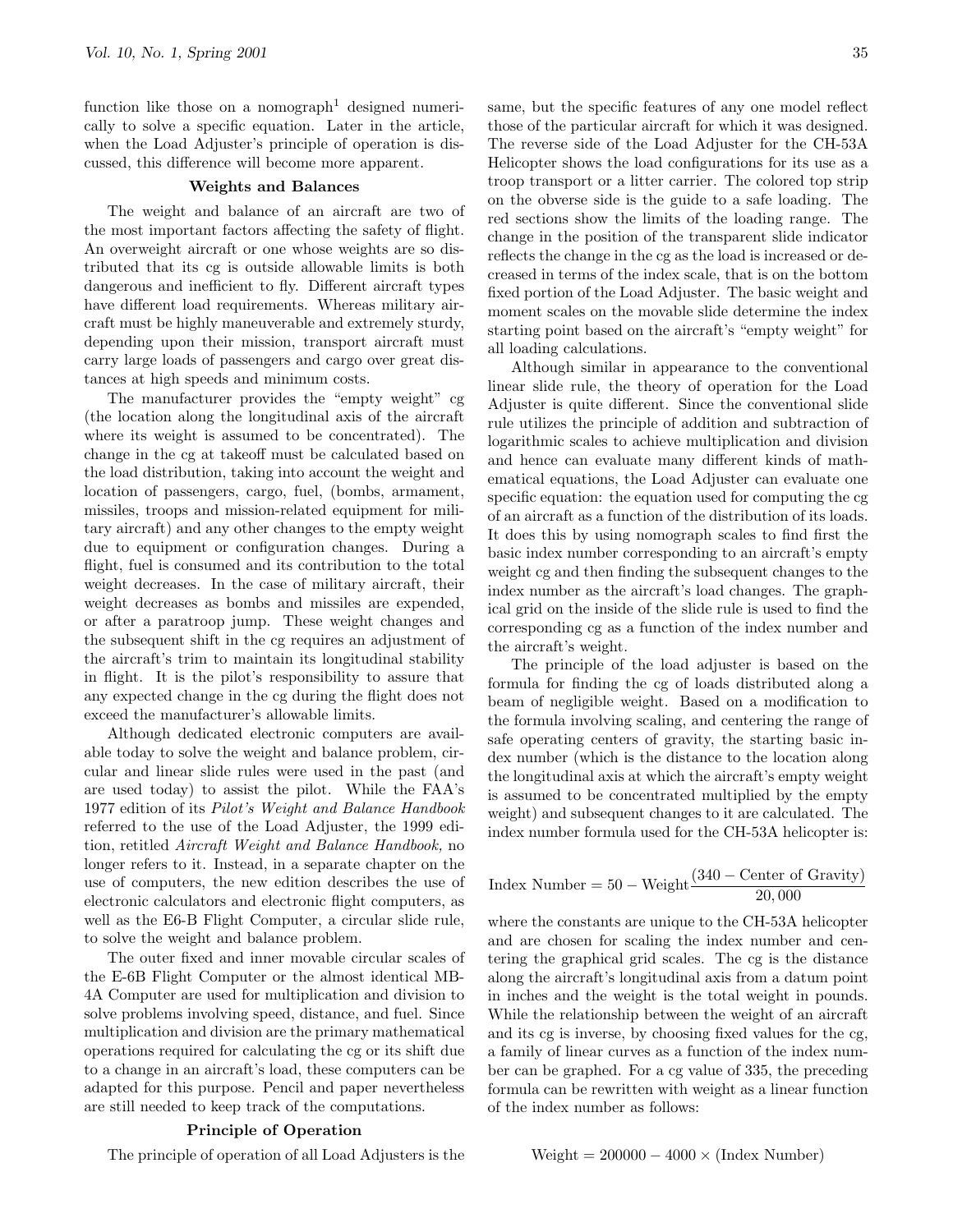By choosing different values for the cg, the family of curves for the B-24's graphical grid shown in Figure 1 was drawn.

The procedure for using the Load Adjuster is as follows:

- 1. Find the basic (empty weight) index number by setting the indicator hairline over the "0" index value on the lower outer fixed scale and then moving the slide until the value of the aircraft's empty weight from the "A" or "B" scale is under the indicator's hairline.
- 2. Move the indicator until the hairline is over the value on the slide's Moment/1000 scale corresponding to the aircraft's empty weight moment. The resulting index value is the basic index value.
- 3. Repeat the previous steps by utilizing the weight scales for fuel, armaments, personnel, et. al. until the aircraft is fully loaded.
- 4. Find the cg by using the hairline indicator's position to interpolate the value of the cg along the horizontal axis closest to the horizontal axis value corresponding to the aircraft's loaded weight.
- 5. Reverse the procedure to find the changes in the cg once the aircraft is in flight and its weight is decreased.

### Description, History and All I Know

Two distinguishing features of the Load Adjuster are its use of color on the obverse side to designate the forward and aft safe operating boundaries for an aircraft's cg and the outline drawing of the aircraft's configuration on the reverse side showing its distribution of weights.

The two colors that have been used are yellow, to designate that normal limits have been exceeded or to highlight special notes, and red to indicate that safe limits have been exceeded.

The typical Load Adjuster appears to made of a plastic base to which plastic laminate strips with the appropriate scales and graphics have been glued. Its dimensions are  $12\frac{1}{4} \times 1\frac{3}{4} \times \frac{3}{8}$  in.

The Cox & Stevens Aircraft Corporation in Mineola, Long Island, originally developed the Load Adjuster, probably about 1940. The company is believed to have evolved from the eponymous Naval Architecture firm of Cox & Stevens, Inc. Daniel Cox, a principal in both of the firms, was also a president and director of Gibbs & Cox, Inc., the company that designed the liners SS America and United States.

The earliest reference to the Load Adjuster, that I have been able to locate, appears in Aerosphere 1939 which lists the Load Adjuster among the various products available from Cox & Stevens. The earliest ad illustrating the Load Adjuster that I was able to locate appeared in The Aircraft Year Book for 1943, which also

shows several other Cox & Stevens slide-rule-type aircraft computer products. The last mention of the firm in The Aircraft Year Book is in the 1945 edition, in which the Load adjuster is referred to as "...the standard weight and balance computer of the Army Air Forces, the Navy, and the British". Sometime, probably in the early 1960s, Cox and Stevens was acquired by the Revere Corporation of America in Wallingford, CT. Load Adjusters from that time on show the Revere Corporation or Revere Transducers as the manufacturer. The Load Adjusters I have seen show either the Cox & Stevens or the Revere names. There is no indication that a patent was ever issued or applied for by Cox & Stevens, although a Load Adjuster designed for the CH-53A Helicopter and manufactured in 1970 displays the registered trademark symbol next to its logo.

The Load Adjuster is still manufactured by the Revere Transducer Division of SI Technologies, in Tustin, CA. The only information I was able to obtain, other than that it was still manufactured, was its current price of \$450 with no mention regarding quantity. I was unable to obtain any product literature or a sample of their current models. Revere Transducers may well be the last surviving manufacturer of a linear "slide rule."

The Load Adjuster was produced with a leather case, an identification tag for inserting into a clear plastic pocket on the case, a metal clip for mounting the case to a bulkhead and an instruction pamphlet. About half of the used Load Adjusters I have seen auctioned on e-bay include the original leather cases, usually without mention of the clip or tag. I have rarely seen an instruction pamphlet as part of the offering.

Early models have what may be a serial number engraved at two places. The KB-29 and B-24 adjusters shown in Figure 1 have one on the edge of one end of the slide and the other immediately below on the base. The CH-53A has no serial number. The cases for the KB-29 and B-24 also have what may be serial numbers but which do not correspond to those on the Load Adjusters. Each of the laminated plastic strips designed for a particular aircraft has an identifying number beginning with the letter E. For the B-24 it is E604, for the KB-29 it is E963, and for the CH-53A it is E1180 followed by a dash and a number corresponding to each of the six laminated plastic strips used.

The earliest possible manufacturing date for a Load Adjuster can be estimated from the particular aircraft for which it was designed, based upon the aircraft's first year of flight, its year of entering service, or its production years. The number of Load Adjusters produced can be estimated from the number of aircraft of a particular type that were produced. The Table of Aircraft Types estimates the earliest manufacturing year and the number of Load Adjusters produced for 21 military aircraft models which are in collections or have been advertised on e-Bay. If a Load Adjuster was designed to be used with a number of variants of the original aircraft, only the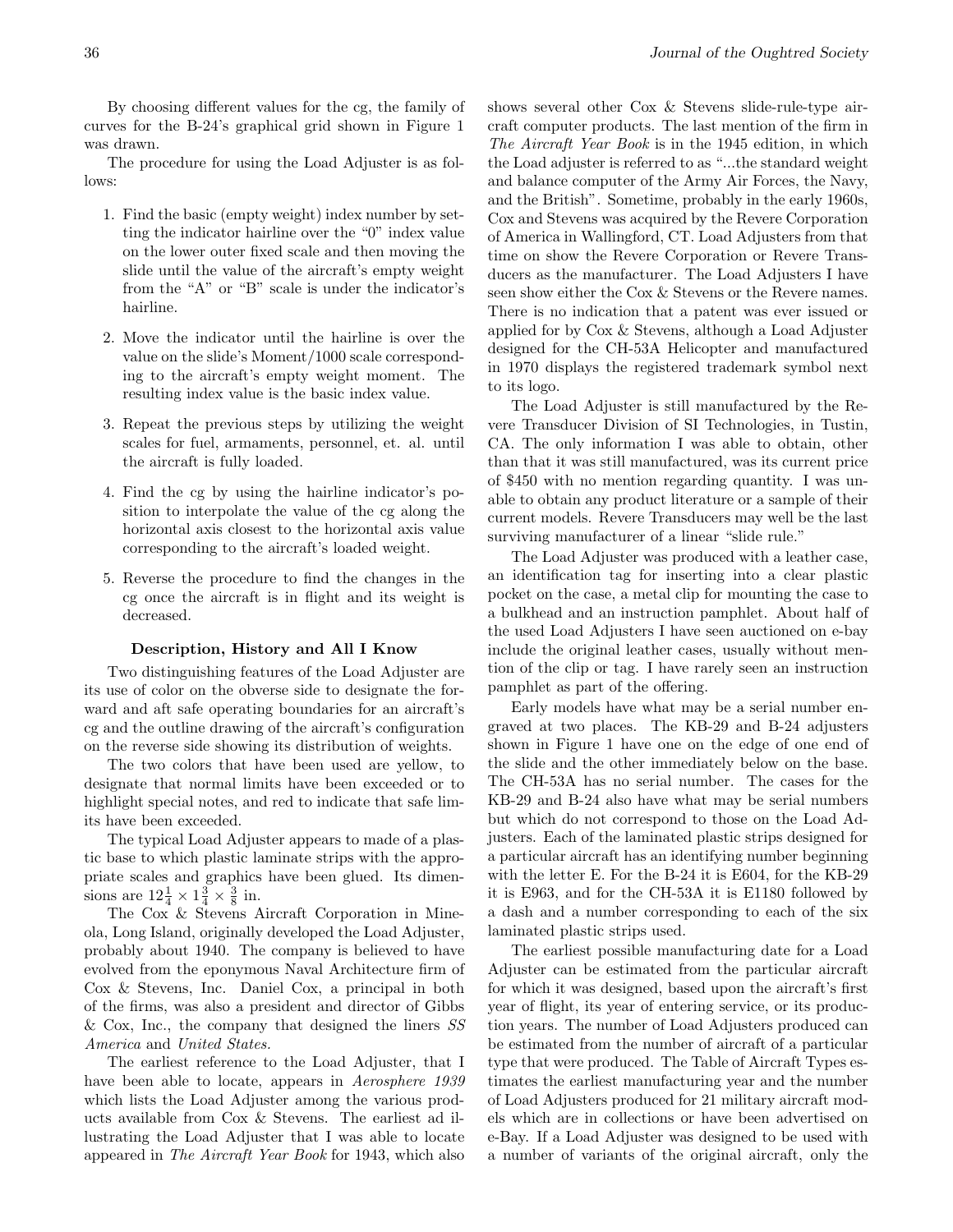first model designation is shown in the table. If the aircraft's first year of flight, entering service, or production precedes the first year during which it is estimated that Load Adjusters were produced (assumed to be 1942), the year 1942(cs) is designated as the earliest manufacturing year. If anyone has information on other models, please let me know, so that I can update and publish the table at some future date. You'll find me listed in the membership directory.

#### A Confession

I was first attracted to the Load Adjuster by its colors and graphics. For me, perhaps it is also its relation to a particular type of aircraft, and hence to aviation history combined with its trompe l'oeil appearance that makes the Load Adjuster an interesting addition to a slide rule collection.

### Acknowledgement

The writer thanks Rebecca Looney of the Cradle of Aviation Museum at Mitchell Field on Long Island for her assistance in having made available the museum's collection of aircraft flight computers, and in providing access to the museum's research library with its fascinating trove of original material dealing with the early days of aviation on Long Island.

#### Bibliography

1. Angle, G.D., Editor, Aerosphere 1939, Aircraft Publi-

cations, New York, 1940.

2. Cox & Stevens Aircraft Corp., Aircraft Navigational Computer Instructions for Models NW, NAW, NPW, Cox & Stevens, Mineola, New York, 1941.

3. David, D. and Lake, J., Editors, Encyclopedia of World's Military Aircraft, Barnes & Noble, New York, 2000.

4. Fasal, J.H., Nomography, Frederick Ungar, New York, 1968.

5. Federal Aviation Agency, Aircraft Weight and Balance Handbook, FAA-H-8083-1, U.S. Department of Transportation, 1999.

6. Federal Aviation Agency, Pilot's Weight And Balance Handbook, U.S. Department of Transportation, 1977.

7. Holmes, T., Jane's Historic Military Aircraft, Harper-Collins, London, 1998.

8. Mingos, H., Editor, The Aircraft Year Book For 1943, 4, 5, 25th, 26th, 27th, Editions, Aeronautical Chamber of Commerce of America, Inc., Distributed by Lanciar Publishers, New York.

9. Rendall, D., Jane's Aircraft Recognition Guide, Harper-Collins, London, 1995.

10. Revere Corporation of America, Instructions For The Use of The Load Adjuster, Model CH-53A, Wallingford, Connecticut, 1981.

11. Sanik, P., "U.S. Army Air Corps Aerial Dead Reckoning Computers, Type E-6B", Journal of the Oughtred Society, 6:2, Fall 1997.

12. Weems, P.V.H., Air Navigation, McGraw-Hill, 2nd Ed., New York, 1938.

| Model      | $\alpha \sim 10^{-11}$<br>Description                  | Earliest Year     | $#$ Aircraft     |
|------------|--------------------------------------------------------|-------------------|------------------|
| $A-26C$    | Douglas Light Attack Bomber                            | 1944              | 1,091            |
| $AT-11$    | Beechcraft Bomber Trainer                              | $\approx$ 1944    | ???              |
| $B-17G$    | Boeing Flying Fortress Bomber                          | 1943              | 8,680            |
| $B-24D$    | Consolidated Liberator Bomber                          | $1942(\text{cs})$ | 18,475           |
| $B-25C$    | North American Medium Bomber                           | $1942(\text{cs})$ | 9,889            |
| $B-26$     | Martin Marauder Bomber                                 | $1942(\text{cs})$ | 5157             |
| $KB-29$    | Boeing Superfortress Bomber <sup>1</sup>               | 1942              | 3,970            |
| $B-36D$    | Convair Consolidated Bomber                            | 1950              | 86               |
| $B-47E$    | Boeing Strategic Medium Bomber                         | 1954              | $\approx$ 1,000  |
| $B-50A$    | Boeing Superfortress <sup>2</sup> Bomber               | 1948              | 280              |
| $B-52G/H$  | Boeing Strato Fortress Bomber                          | 1961              | 295              |
| C118A      | Douglas Transport                                      | 1946              | 167              |
| $C-119$    | Fairchild Flying Boxcar Transport                      | 1947              | $\approx 1,000$  |
| $C-130$    | Lockheed Hercules Cargo Transport                      | 1956              | 231              |
| $C-46$     | Curtiss-Wright Commando Transport                      | 1942              | $\approx 3,000$  |
| $C-47/RD4$ | Douglas Light Military Transport                       | $1942$ (cs)       | 10,926           |
| $CG-4A$    | WACO, Troop-carrying Glider <sup>3</sup>               | $1942(\text{cs})$ | $\approx$ 20,000 |
| CH-53A     | Sikorsky Sea Stallion Heavy Lift Helicopter            | 1965              | 141              |
| KC-135A    | Boeing Strato Tanker                                   | 1956              | 732              |
| $OA-10$    | Consolidated Catalina Patrol Flying Boat               | 1942              | 380              |
| $PB-4Y$    | Consolidated Privateer Patrol Flying Boat <sup>4</sup> | $1942(\text{cs})$ | 739              |

Table of Aircraft Types

1. The KB-29 was the tanker version of the B-29 bomber. The reverse face of the KB-29 Load Adjuster, shown in Figure 2 is, for reasons unknown, that of the bomber.

2. The Superfortress designated both the B-29 and the B-50.

3. Cessna, Ford, and nine other companies also produced the CG-4A.

4. The same Load Adjuster is used for the B-24 and PB-4Y. In the PB-4Y version, the wing was located over the B-24 fuselage.